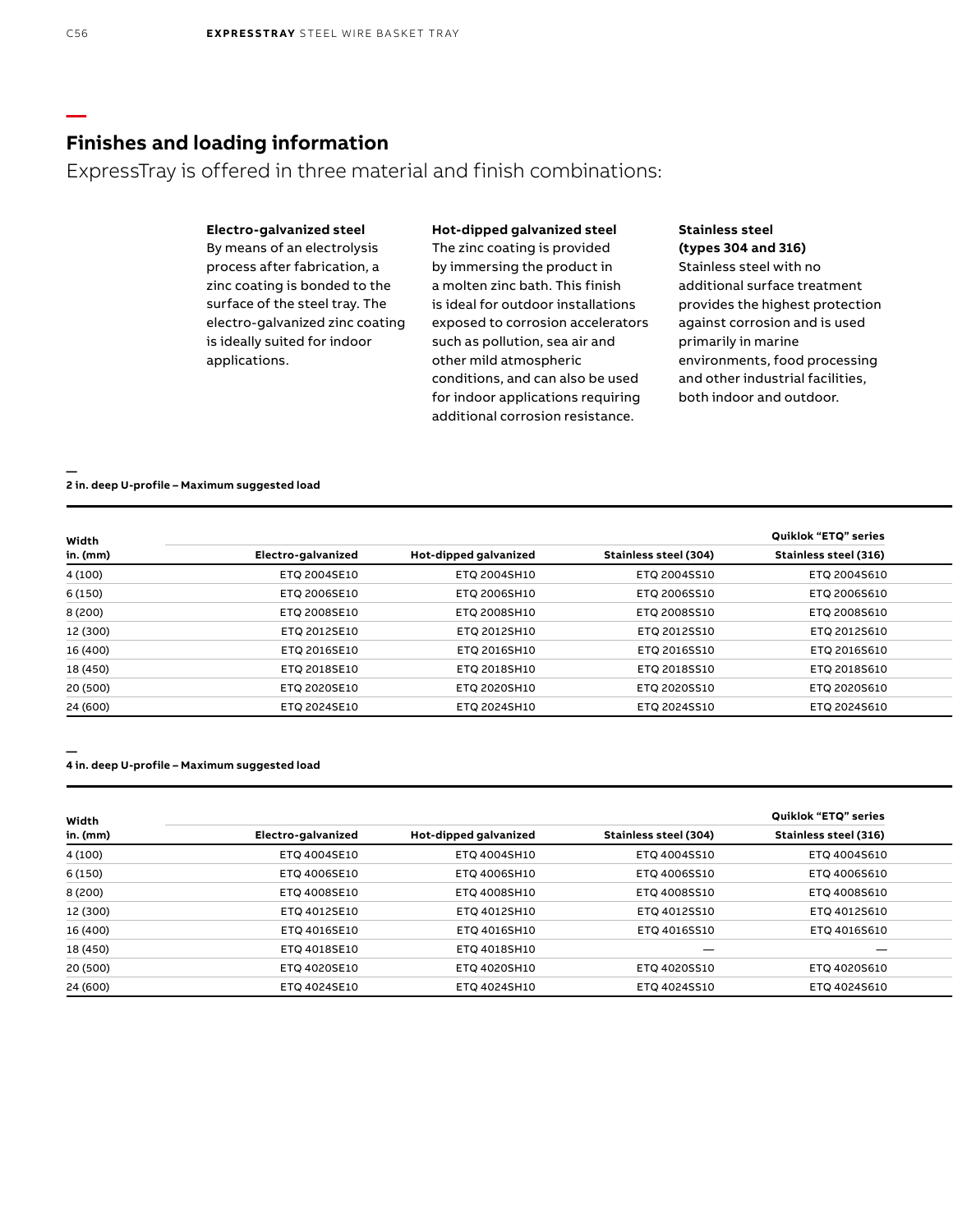**—**

| Span           |      |              |      |             |           |        |      |              |      |             |                  |  |  |  |  |  |  |  |  |  |
|----------------|------|--------------|------|-------------|-----------|--------|------|--------------|------|-------------|------------------|--|--|--|--|--|--|--|--|--|
| 10 ft./3 m     |      | 9 ft./2.75 m |      | 8 ft./2.5 m | 7 ft./2 m |        |      | 6 ft./1.75 m |      | 5 ft./1.5 m | <b>Wire size</b> |  |  |  |  |  |  |  |  |  |
| lb/ft.<br>kg/m | kg/m | lb/ft.       | kg/m | lb/ft.      | kg/m      | lb/ft. | kg/m | lb/ft.       | kg/m | lb/ft.      | in. (mm)         |  |  |  |  |  |  |  |  |  |
|                |      | 10           | 19   |             | 24        | 16     | 33   | 22           | 48   | 32          | 0.153(3.9)       |  |  |  |  |  |  |  |  |  |
|                |      | 11           | 21   | 14          | 27        | 18     | 37   | 25           | 54   | 36          | 0.153(3.9)       |  |  |  |  |  |  |  |  |  |
|                |      | 11           | 21   | 14          | 27        | 18     | 37   | 25           | 54   | 36          | 0.153(3.9)       |  |  |  |  |  |  |  |  |  |
| 18             | 33   | 22           | 42   | 28          | 55        | 37     | 75   | 50           | 107  | 72          | 0.189(4.8)       |  |  |  |  |  |  |  |  |  |
| 18             | 33   | 22           | 42   | 28          | 55        | 37     | 75   | 50           | 107  | 72          | 0.189(4.8)       |  |  |  |  |  |  |  |  |  |
| 18             | 33   | 22           | 42   | 28          | 55        | 37     | 75   | 50           | 107  | 72          | 0.189(4.8)       |  |  |  |  |  |  |  |  |  |
| 18             | 33   | 22           | 42   | 28          | 55        | 37     | 75   | 50           | 107  | 72          | 0.189(4.8)       |  |  |  |  |  |  |  |  |  |
| 22             |      | 27           |      |             |           | 45     |      | 61           | 131  | 88          | 0.189(4.8)       |  |  |  |  |  |  |  |  |  |

| Span       |        |      |              |      |                          |      |        |              |        |             |        |                  |  |  |  |  |  |  |  |  |  |  |  |
|------------|--------|------|--------------|------|--------------------------|------|--------|--------------|--------|-------------|--------|------------------|--|--|--|--|--|--|--|--|--|--|--|
| 10 ft./3 m |        |      | 9 ft./2.75 m |      | 7 ft./2 m<br>8 ft./2.5 m |      |        | 6 ft./1.75 m |        | 5 ft./1.5 m |        | <b>Wire size</b> |  |  |  |  |  |  |  |  |  |  |  |
| kg/m       | lb/ft. | kg/m | lb/ft.       | kg/m | lb/ft.                   | kg/m | lb/ft. | kg/m         | lb/ft. | kg/m        | lb/ft. | in. (mm)         |  |  |  |  |  |  |  |  |  |  |  |
|            |        | 15   | 10           | 19   | 13                       | 24   | 16     | 33           | 22     | 48          | 32     | 0.153(3.9)       |  |  |  |  |  |  |  |  |  |  |  |
|            |        | 17   | 11           | 21   | 14                       | 27   | 18     | 37           | 25     | 54          | 36     | 0.153(3.9)       |  |  |  |  |  |  |  |  |  |  |  |
|            | 18     | 33   | 22           | 42   | 28                       | 55   | 37     | 75           | 50     | 107         | 72     | 0.189(4.8)       |  |  |  |  |  |  |  |  |  |  |  |
|            | 24     | 44   | 30           | 56   | 38                       | 73   | 49     | 99           | 67     | 143         | 96     | 0.189(4.8)       |  |  |  |  |  |  |  |  |  |  |  |
|            | 24     | 44   | 30           | 56   | 38                       | 73   | 49     | 99           | 67     | 143         | 96     | 0.189(4.8)       |  |  |  |  |  |  |  |  |  |  |  |
|            | 24     | 44   | 30           | 56   | 38                       | 73   | 49     | 99           | 67     | 143         | 96     | 0.189(4.8)       |  |  |  |  |  |  |  |  |  |  |  |
|            | 26     | 48   | 32           | 61   | 41                       | 79   | 53     | 108          | 72     | 155         | 104    | 0.189(4.8)       |  |  |  |  |  |  |  |  |  |  |  |
|            | 27     | 50   | 33           | 63   | 42                       | 82   | 55     | 112          | 75     | 161         | 108    | 0.189(4.8)       |  |  |  |  |  |  |  |  |  |  |  |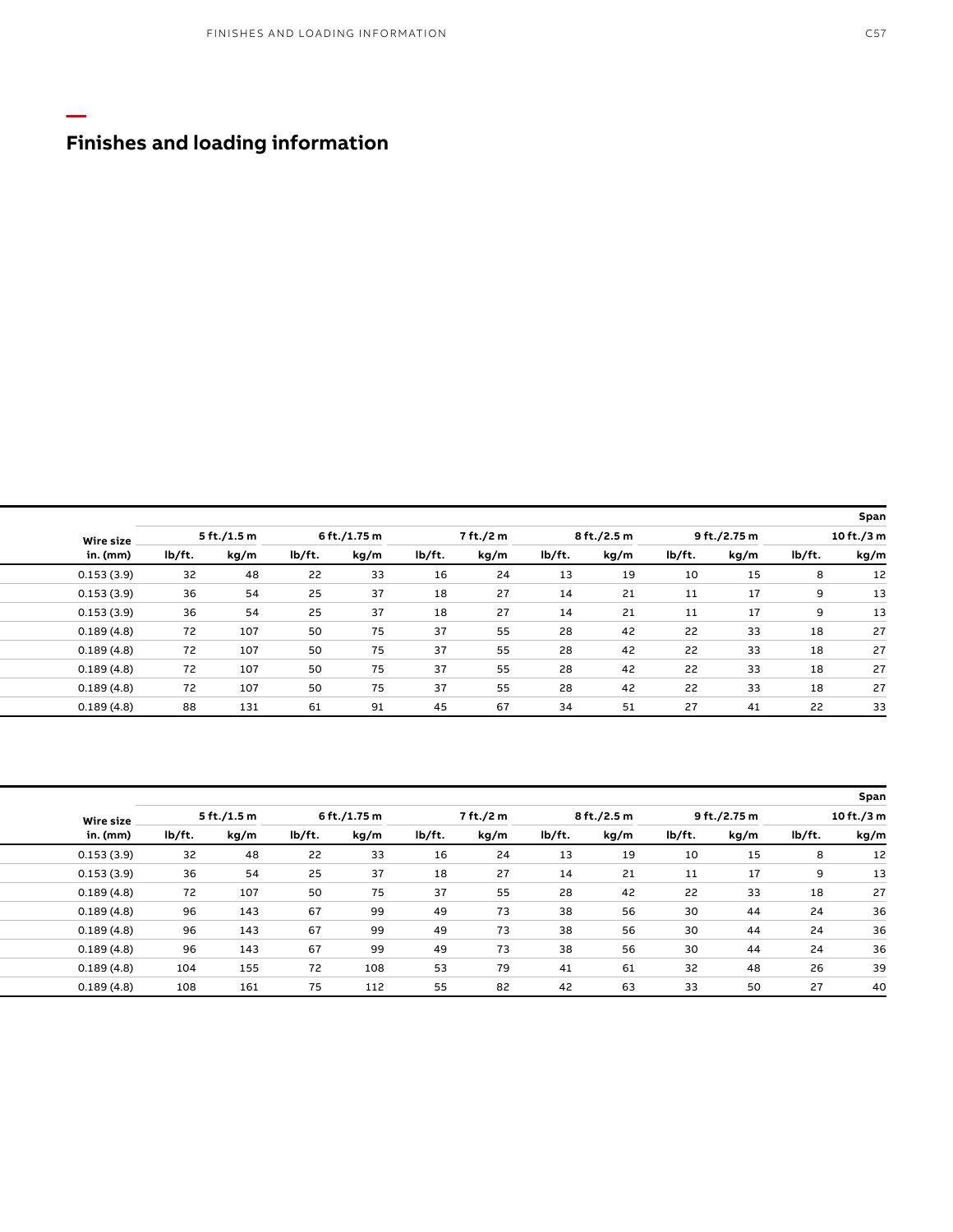#### **6 in. deep U-profile – Maximum suggested load**

| Width    |                    | "ETU" series          |
|----------|--------------------|-----------------------|
| in. (mm) | Electro-galvanized | Hot-dipped galvanized |
| 12 (300) | ETU 6012SE10       | ETU 6012SH10          |
| 18 (450) | ETU 6018SE10       | ETU 6018SH10          |
| 20 (500) | ETU 6020SE10       | ETU 6020SH10          |
| 24 (600) | ETU 6024SE10       | ETU 6024SH10          |

**—**

**—**

#### **21/2 in. deep U-profile – Maximum suggested load**

| Width    |                       |                       |
|----------|-----------------------|-----------------------|
| in. (mm) | Hot-dipped galvanized | Stainless steel (304) |
| 2(50)    | ETC 2502SH10          | ETC 2502SS10          |
| 4(100)   | ETC 2504SH10          | ETC 2504SS10          |
| 8 (200)  | ETC 2508SH10          | ETC 2508SS10          |
| 12 (300) | ETC 2512SH10          |                       |
| 16 (400) | ETC 2516SH10          |                       |

**—**